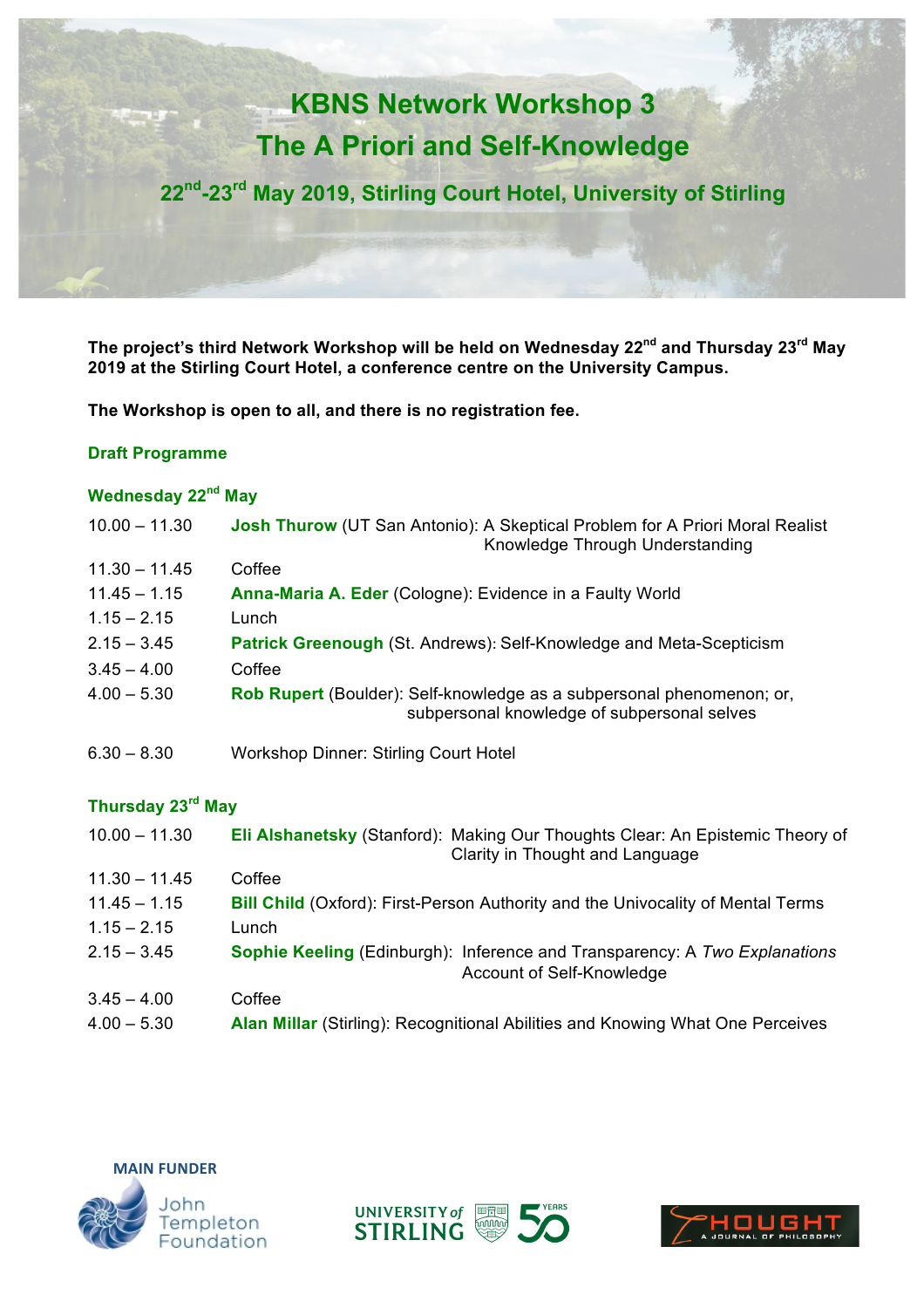# **ABSTRACTS DAY 1**

**Josh Thurow** (UT San Antonio): "A Skeptical Problem for A Priori Moral Realist Knowledge Through Understanding"

Several philosophers recently have defended the idea that we humans can know many objectively true substantive moral propositions a priori through understanding. Many of them have a common explanation for how we can have such knowledge: there are various fixed points that amount to conceptual truths about morality and full understanding of concepts like 'morally right' and 'morally wrong' require that we accept many of the fixed points. I argue that this explanation fails to explain how we can have a priori moral realist knowledge through understanding because there are other normative concepts—concepts of shmorality full understanding of which requires one to accept normative propositions that conflict with ones we would accept—and there is no way for understanding to distinguish which propositions are true: the ones involving the concepts of morality or the ones involving the concepts of shmorality

#### **Anna-Maria A. Eder** (Cologne): "Evidence in a Faulty World"

Epistemic rationality is often investigated by theorizing about (epistemically) ideal agents. As I shall show, the standard conception of ideal agents threatens to lead theorizing about them into troubles.

In my talk, I present the Puzzle of Ideal Agents that arises from a standard evidentialist position when one considers our present body of evidence and assumes that ideal agents are not only logically omniscient but also have a kind of self-knowledge about their own doxastic states. The puzzle makes it clear that it is problematic to theorize about ideal agents. As a consequence, I propose to investigate (epistemic) rationality by avoiding invoking ideal agents. I present an alternative approach that takes into account that rationality is normative. I rephrase the puzzle in terms of ought. This allows me to show that one has to revise the standard evidentialist position and that the assumption that logical omniscience is an ideal is problematic. Finally, I review my results and argue that with the alternative approach one is in a better position to resolve the Puzzle of Ideal Agents and to investigate rationality and its principles

#### **Patrick Greenough** (St. Andrews): "Self-Knowledge and Meta-Scepticism"

The McKinsey debate concerning the alleged incompatibility between certain kinds of self-knowledge and certain kinds of semantic externalism died out some years ago. Some would say: good riddance. But did we ever have a proper post mortem? In this talk I argue that Compatibilism/Incompatibilism issues are much more widespread than the McKinsey debate suggests. These issues are problems for everybody as certain forms of Meta-Scepticism show. (These forms of scepticism purport to show that second-order knowledge is impossible.) Properly addressing Meta-Scepticism shows us what we all should have said (but didn't) about the McKinsey argument.

**Rob Rupert** (Boulder): "Self-knowledge as a subpersonal phenomenon; or, subpersonal knowledge of subpersonal selves"

In this talk, I ask how best to understand the possibility of self-knowledge in the absence of a distinctively personal level to which we might have nonscientific access (e.g. by introspection, conceptual analysis, or the deliverances of *a priori* insight). I begin by distinguishing between the self as the entire cognitive system and the self *as represented* by states or structures appearing within the cognitive system. The primary question to be addressed on this occasion concerns the latter; it is about the capacity of some subpersonal processes to track the activities of others. So as to sharpen the challenge, I review a sampling of empirical results that seem to support skepticism about self-knowledge. Then, I attempt to meet the challenge with a positive proposal. I argue that the human cognitive architecture is likely to comprise many distinct self-representational structures each of which exhibits some degree of flexibility and each of which serves a different purpose in the cognitive system. Consideration of these various purposes, in relation to the demands made on states of self-knowledge, helps to explain the contours of our limited, but nonnegligible, capacity for self-knowledge. I contend that an especially important form of self-knowledge consists in an accurate meta-representational state produced by a mechanism that contributes to the updating and refinement of the very self-representation that the state of self-knowledge in question accurately represents.